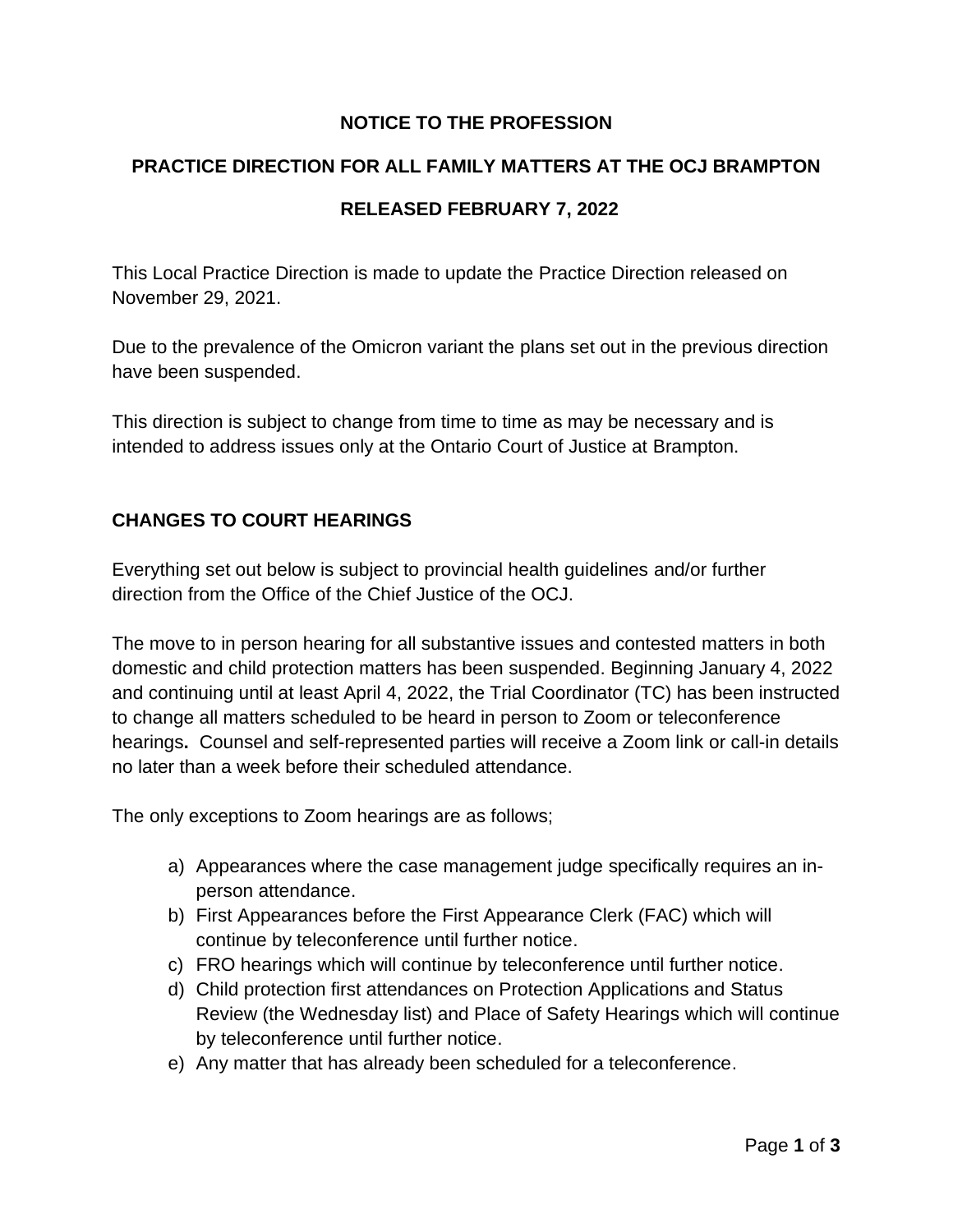This means that counsel and parties are requested not to bring a 14B motion for a remote hearing on any matter scheduled before April 4/22 unless they or a party have a particular health issue and cannot attend on a matter upon which they did not receive a Zoom link or call in details at least a week before. In those circumstances the 14B should be marked urgent and emailed to the court.

# **TRANSITIONAL STEPS**

The previous plan had been to schedule in person initial case conferences by March 1, 2022 when it was anticipated that we would have a full complement of duty counsel, the re-opening of the Family Law Information Centre and mediation services on site.

Based upon that plan the initial case conference (ICC) lists were increased to 8 per day with three matters at 10 a.m. and three matters at 11:30 a.m. The revised plan is to keep scheduling ICC's at five per day in the designated time slots and hearing the matters by Zoom video or teleconference. To be on the safe side this will remain in place until May 31, 2022.

There are a number of dates in March in which matters were triple booked. Two of the matters scheduled for each of 10 a.m. and 11:30 a.m. will be rescheduled. Counsel and parties involved in re-booking will be contacted by the TC. They are asked to cooperate with the TC.'s office in having these matters heard as closely as possible to the original date.

## **FIRST APPEARANCES**

First appearances have been by teleconference since their resumption in September 2020 initially before a per diem judge and beginning in December 2020 before the FAC.

Some problems have been identified:

- 1) Parties are not filing affidavits of personal service of the originating materials i.e. Applications or Motions to Change.
- 2) Parties are filing affidavits of email service of originating documents without providing an order authorizing email service.